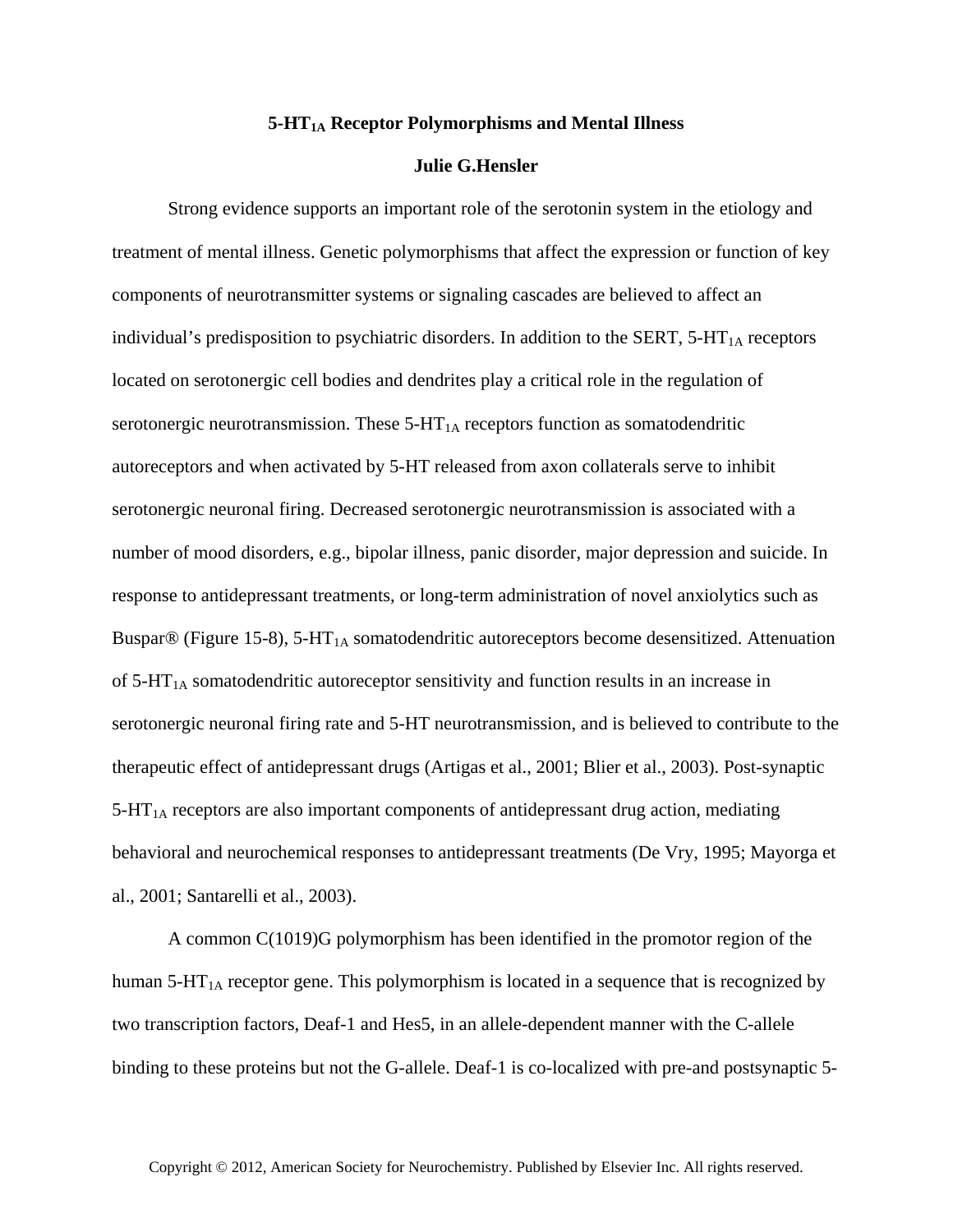$HT<sub>1A</sub>$  receptors in brain, consistent with a role in the regulation of both pre- and postsynaptic 5- $HT_{1A}$  receptors, but displays differential activity. In serotonergic cells, Deaf-1 suppresses 5-HT<sub>1A</sub> receptor expression. In non-serotonergic cells, Deaf-1 exhibits enhancer activity. Both enhancer and repressor activities of Deaf-1 are abolished in the G-allele. The G-allele therefore is expected to result in decreased expression of postsynaptic  $5-HT<sub>1A</sub>$  receptors in forebrain areas and overexpression of 5-HT<sub>1A</sub> autoreceptors on serotonergic neurons, which would translate to reduced serotonergic neuronal firing. The G-allele is associated with major depression, anxiety and panic disorder, and increased raphe  $5-HT<sub>1A</sub>$  binding potential in depressed patients. Increasing evidence supports a functional role for the C(-1019)G site in the dysregulation of  $5-HT<sub>1A</sub>$ receptor expression and predisposition to mental illness (Le François et al., 2008).

## **References**

Artigas, F., Celada, P., Laruelle, M., & Adell, A. (2001). How does pindolol improve antidepressant action? *Trends in Pharmacological Sciences*, *22*, 224–228.

Blier, P., & Ward, N. M. (2003). Is there a role for  $5-\text{HT}_{1A}$  agonists in the treatment of depression? *Biological Psychiatry*, *53*, 193–203.

De Vry, J. (1995). 5-HT<sub>1A</sub> agonists: recent developments and controversial issues. *Psychopharmacology*, *121*, 1–32.

Le François, B., Czesak, M., Steubl, D., & Albert, P. R. (2008). Transcriptional regulation at a HTR1A polymorphism associated with mental illness. *Neuropharmacology*, *55*, 977–985.

Mayorga, A. J., Dalvi, A., Page, M. E., Zimov-Levinson, S., Hen, R., & Lucki, I. (2001). Antidepressant-like behavioral effects in 5-hydroxytryptamine(1A) and 5 hydroxytryptamine(1B) receptor mutant mice. *J Pharmacol Exp Ther*, *298*, 1101–1107.

Santarelli, L., Saxe, M., Gross, C., Surget, A., Battaglia, F., & Dulawa, S., et al. (2003).